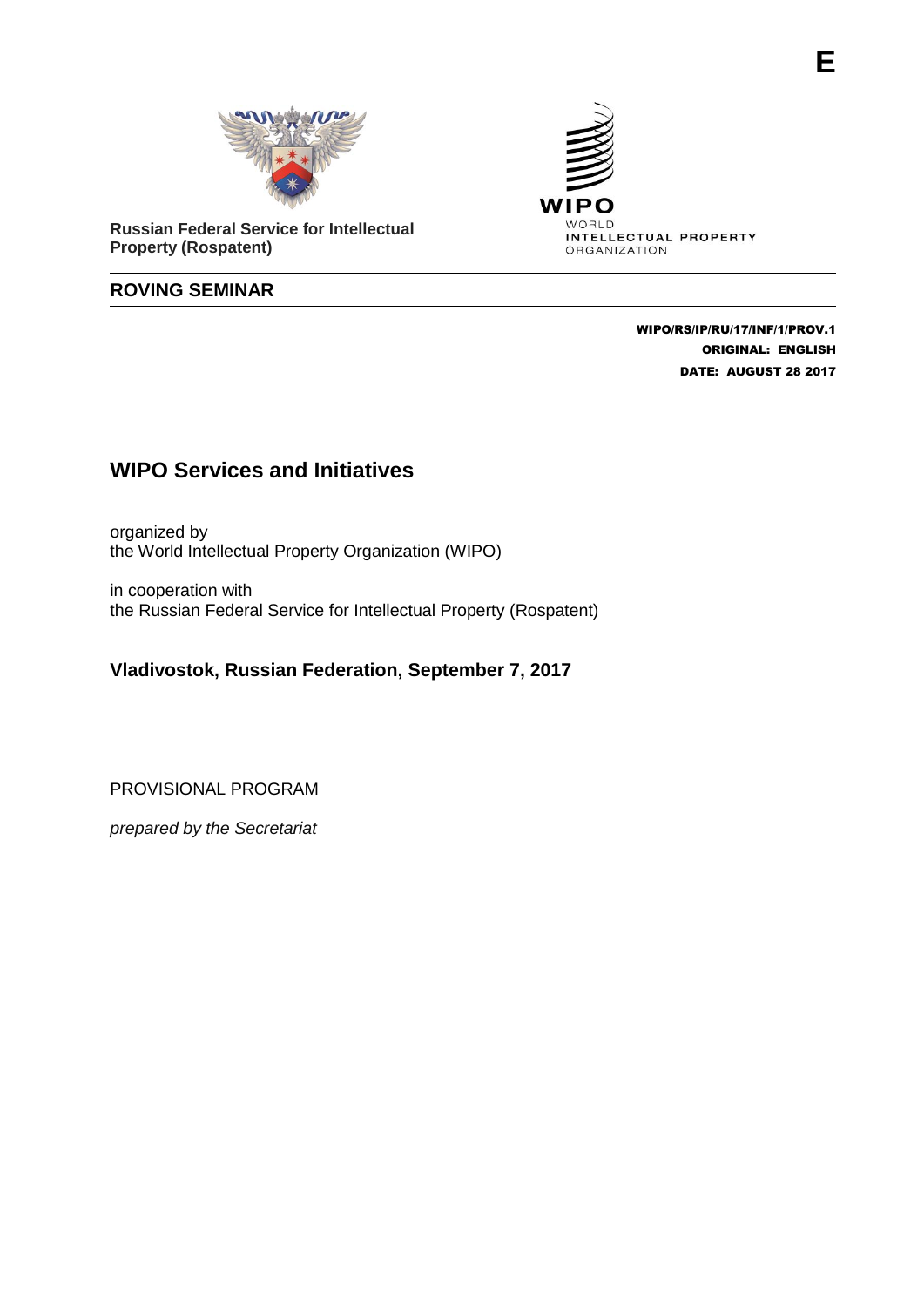| $9.00$ a.m. $-9.15$ a.m.                  | <b>OPENING SESSION</b> |                                                                                                                                                                                                                                    |
|-------------------------------------------|------------------------|------------------------------------------------------------------------------------------------------------------------------------------------------------------------------------------------------------------------------------|
|                                           | $\qquad \qquad -$      | Welcome addresses by:<br>Mr. Yoshiyuki Takagi, Assistant Director General, Global<br>Infrastructure Sector (GIS), WIPO<br>Ms. Liubov Kiriy, Deputy Director General of the Federal<br>Service for Intellectual Property, Rospatent |
| $9.15$ a.m. $-9.30$ a.m.                  | Topic 1:               | <b>Introduction to WIPO</b><br>Development of the International Legal Framework<br><b>Major Intellectual Property Economic Studies</b>                                                                                             |
|                                           | Speaker:               | Mr. Victor Vázquez López, Head, Section for Coordination<br>of Developed Countries, Department for Transition and<br>Developed Countries (TDC), WIPO                                                                               |
| $9.30$ a.m. $-10.00$ a.m.                 | Topic 2:               | The Patent Cooperation Treaty (PCT) - Introduction<br>and Future Developments                                                                                                                                                      |
|                                           | Speaker:               | Ms. Olga Krysanova, Program Officer, PCT International<br>Cooperation Division, PCT Legal and International Affairs<br>Department, WIPO                                                                                            |
| 10.00 a.m. $-$ 10.30 a.m. <b>Topic 3:</b> |                        | <b>Global Intellectual Property Systems:</b>                                                                                                                                                                                       |
|                                           |                        | (a) The Madrid System for the International<br><b>Registration of Marks</b><br>(b) The Hague System for Industrial Designs                                                                                                         |
|                                           | Speaker:               | Mr. Mikhail Faleev, Senior Information Officer, Information<br>and Promotion Section, The Hague Registry, Brands and<br>Designs Sector (BDS), WIPO                                                                                 |
| $10.30$ a.m. $-11.00$ a.m.                | Topic 4:               | <b>WIPO Arbitration and Mediation: Alternative</b><br><b>Dispute Resolution</b>                                                                                                                                                    |
|                                           | Speaker:               | Mr. Victor Vázquez López, WIPO                                                                                                                                                                                                     |
| 11.00 $a.m. -11.30 a.m.$                  | Coffee break           |                                                                                                                                                                                                                                    |
| 11.30 $a.m. - 12.00 p.m.$                 | Topic 5:               | <b>Global Databases for Intellectual Property</b><br><b>Platforms and Tools for the Connected Knowledge</b><br><b>Economy</b>                                                                                                      |
|                                           | Speaker:               | Mr. Yoshiyuki Takagi, WIPO                                                                                                                                                                                                         |